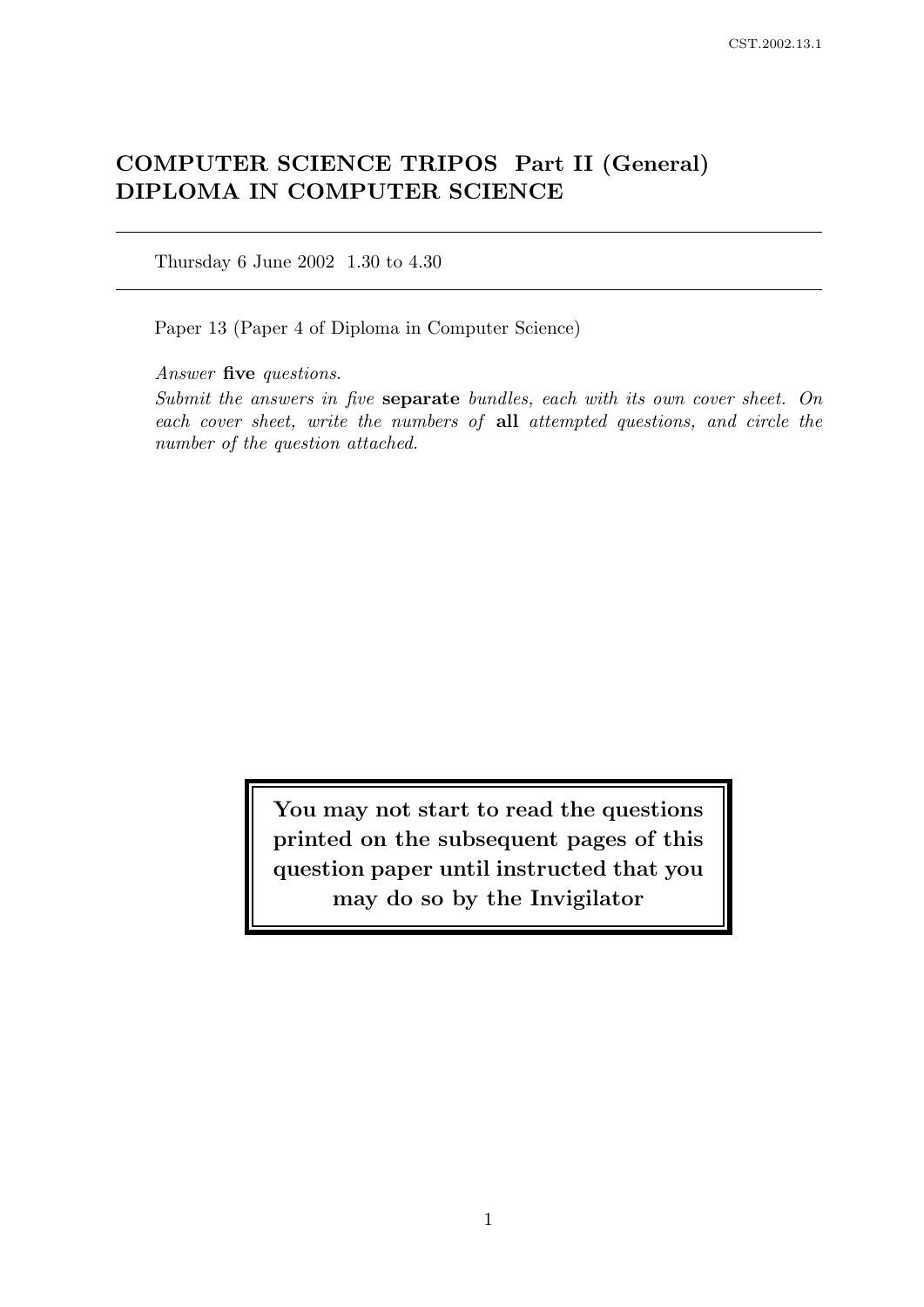#### 1 Data Structures and Algorithms

Arithmetic encoding compactly represents a string of characters by an enormously precise number in the range [0,1) represented in binary by a finite sequence of digits following the decimal point. What is remarkable is that this number can be processed efficiently using only fixed point arithmetic on reasonably small integers. As a demonstration, if the original text contained only the characters A, B, C and the end-of-file mark w, such text can be arithmetically encoded using only 3-bit arithmetic. Illustrate how it can be done by decoding the string 101101000010 on the assumption that the character frequencies are such that the decoding tables of size 8 and 6 are, respectively, wAABBCCC and wABBCC. The first few lines of your working could be as follows:

|               |  | 0 0 0 0 1 1 1 1 |  |  |                                     |                 |
|---------------|--|-----------------|--|--|-------------------------------------|-----------------|
|               |  | 0 0 1 1 0 0 1 1 |  |  |                                     |                 |
|               |  | 0 1 0 1 0 1 0 1 |  |  |                                     |                 |
| 101 101000010 |  |                 |  |  | $ -w---A---A---B---B-+(C)++C+++C+ $ | $\Rightarrow$ C |

Your answer should include a brief description of how the decoding algorithm works. [20 marks]

# 2 Computer Design

- (a) What is *microcode* and how does it differ from assembler?  $[6 \text{ marks}]$
- (b) In assembler, branch instructions are used to change the flow of control. How can flow control be determined in a microcode environment? [4 marks]
- (c) With the aid of a diagram, explain what a feedback path (sometimes called a bypass) is and how it is used to improve the throughput of a pipeline.

[6 marks]

(d) What is a branch delay slot?  $[4 \text{ marks}]$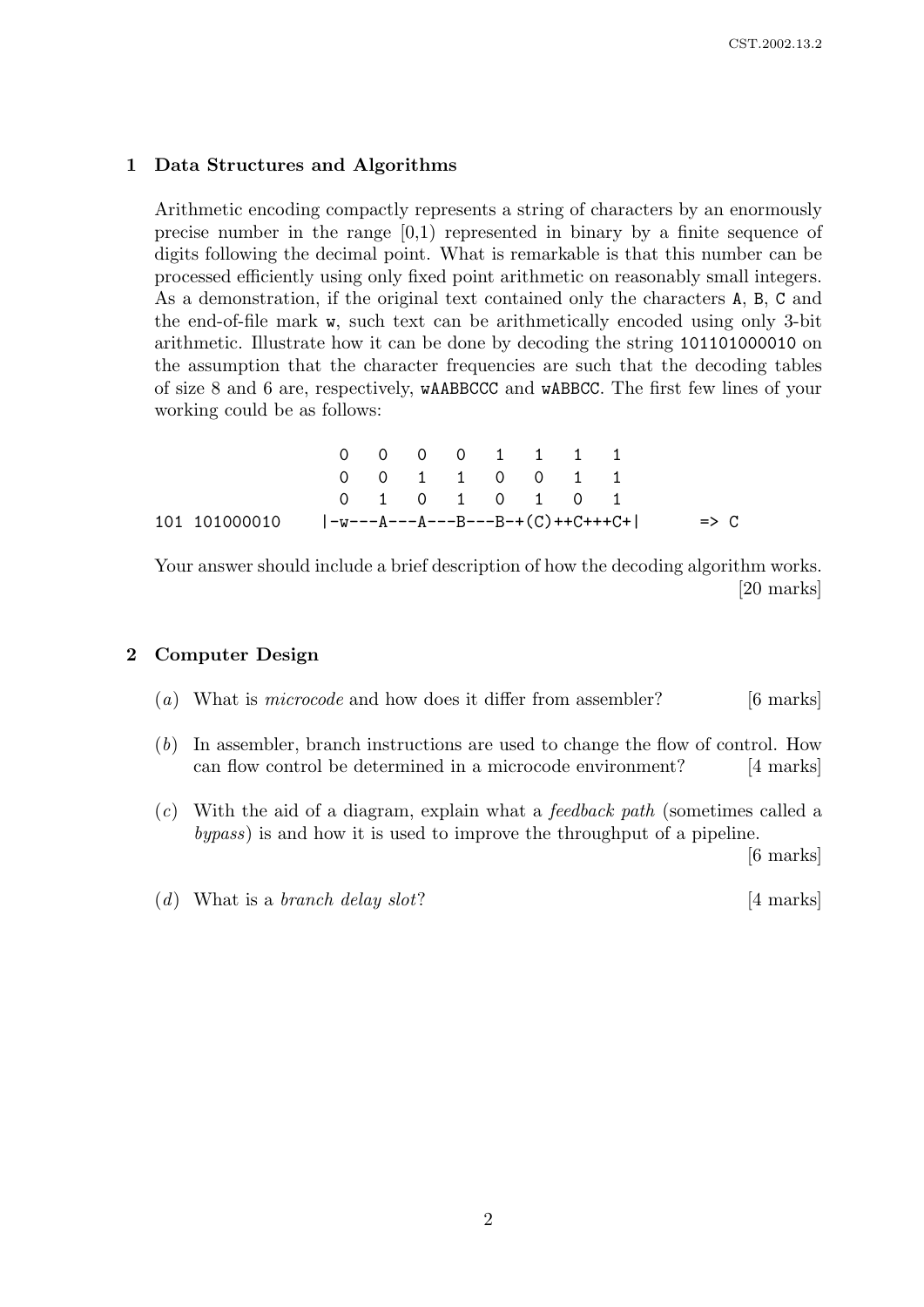# 3 Digital Communication I

Define a resource in a digital communication system as anything whose use by one instance of communication prevents simultaneous use by another. Channel capacity is one example.

(a) Give two more examples of resource in digital communication systems.

[4 marks]

- (b) For the three resources, indicate how the amount of total resource can be increased. [6 marks]
- (c) How are allocations of each of these resources to instances of communication performed? [10 marks]

# 4 Business Studies

- (a) Explain the differences between
	- (i) credit and debit;
	- $(ii)$  cash-flow and profit  $\&$  loss statements;
	- $(iii)$  equity and debt finance;
	- $(iv)$  NPV and IRR;
	- (v) asset and DCF based valuation.

[2 marks each]

(b) A certain small software company has assets of about  $\pounds 100K$  (not including development work-in-progress), and an average cash-flow of about  $\pounds 15,000$  per month, with a net profit of around  $\pounds 2000$  per month. They are developing, but have not yet completed, a new graphical search engine into which they have invested about  $\pounds 100K$  of design and programmer time. The founders have invested about  $\pounds$ 150K, mostly in equity, and there is a long term debenture of  $\pounds100K$ .

Provide a range of valuations for the company. Include notes explaining your assumptions and the basis for each valuation. [10 marks]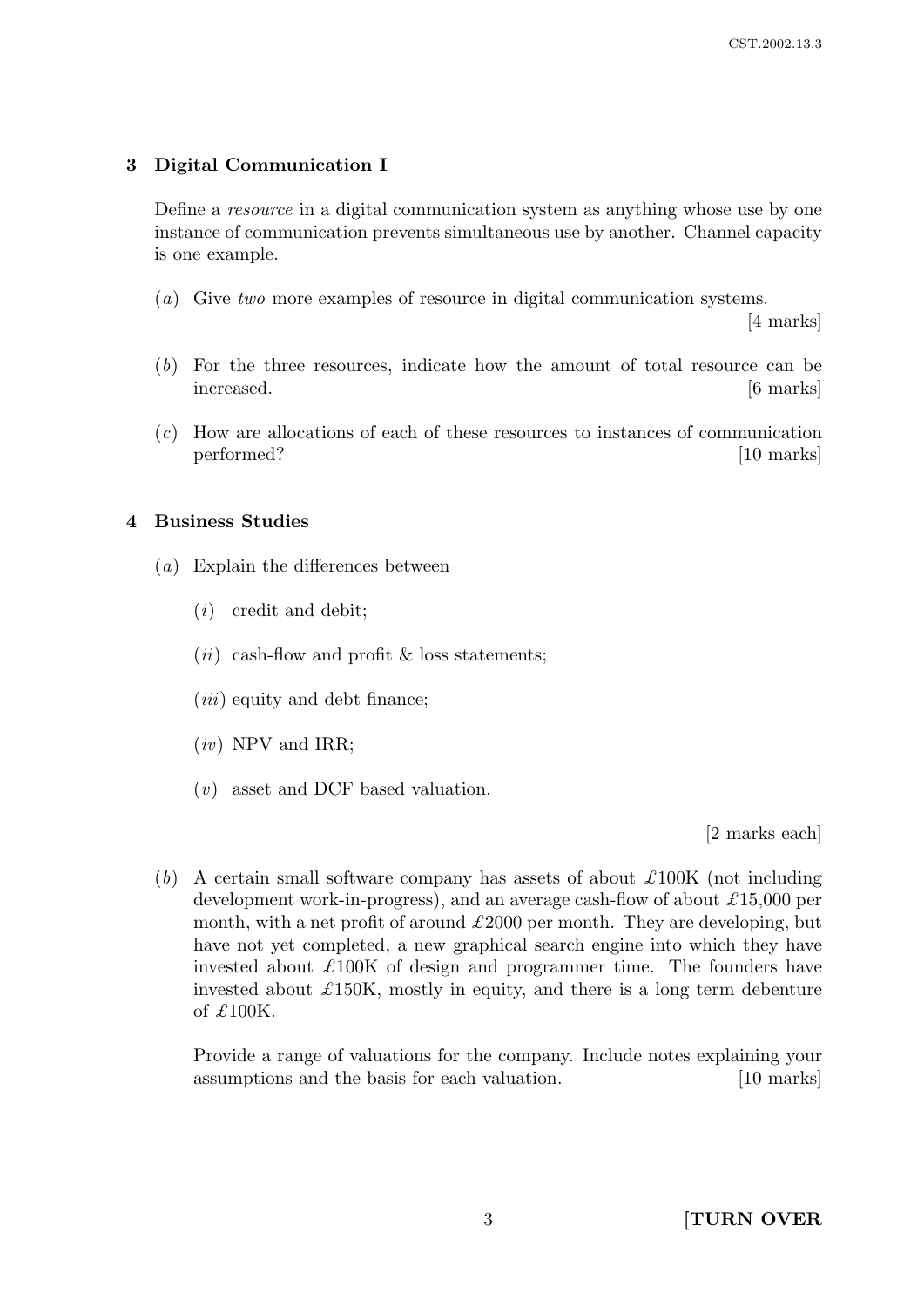## 5 Comparative Programming Languages

- (a) Briefly discuss the compromises that must be made when standardising a programming language. [8 marks]
- (b) Discuss the relative merits to (1) the application programmers and (2) compiler writer of the following ways of specifying a programming language.
	- $(i)$  A concise readable user manual for the language in English containing many useful programming examples.
	- (ii) A very long and highly detailed description, in English, of every feature of the language. This manual contains no programming examples.
	- (*iii*) A concise but rigorous description using a formal grammar to describe the language syntax and making extensive use of mathematical notations taken from set theory,  $\lambda$ -calculus, predicate calculus and logic to describe the semantics of the language.
	- $(iv)$  The source code for a clean and elegant machine-independent interpretive implementation of the language.

[12 marks]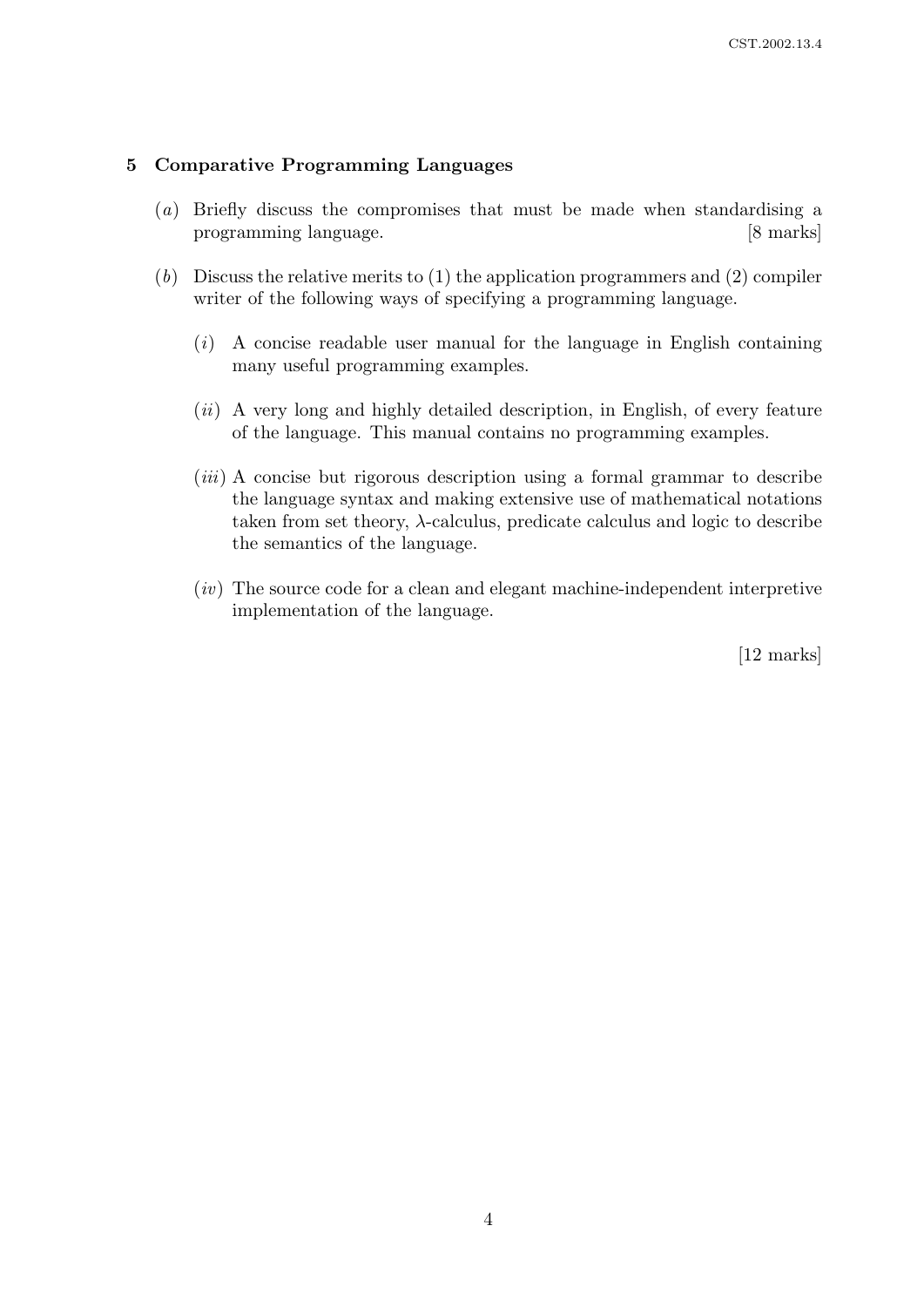## 6 Compiler Construction

Explain a possible implementation technology for Java classes and objects. Your answer should focus on storage layout for objects and on how class variables and methods are accessed—it is not necessary to explain access qualifiers such as public and private. Illustrate your answer with the following program; in particular indicate its eventual output.

```
class test {
public int n;
public static int s = 100;
public void f(int x) { System.out.println("f1 " + (x+n)); }
public static void main(String args[]) {
        test p = new test();
        test2 q = new test2();
        test r = q;
        p.n = 4;q.n = 5;q.m = 6;
        r.n = 7;p.f(p.s);q.f(p.s);r.f(q.s);}
}
class test2 extends test {
public int n, m;
public static int s = 200;
public void f(int x) { System.out.println("f2 " + (x+n+m)); }
}
```
[20 marks]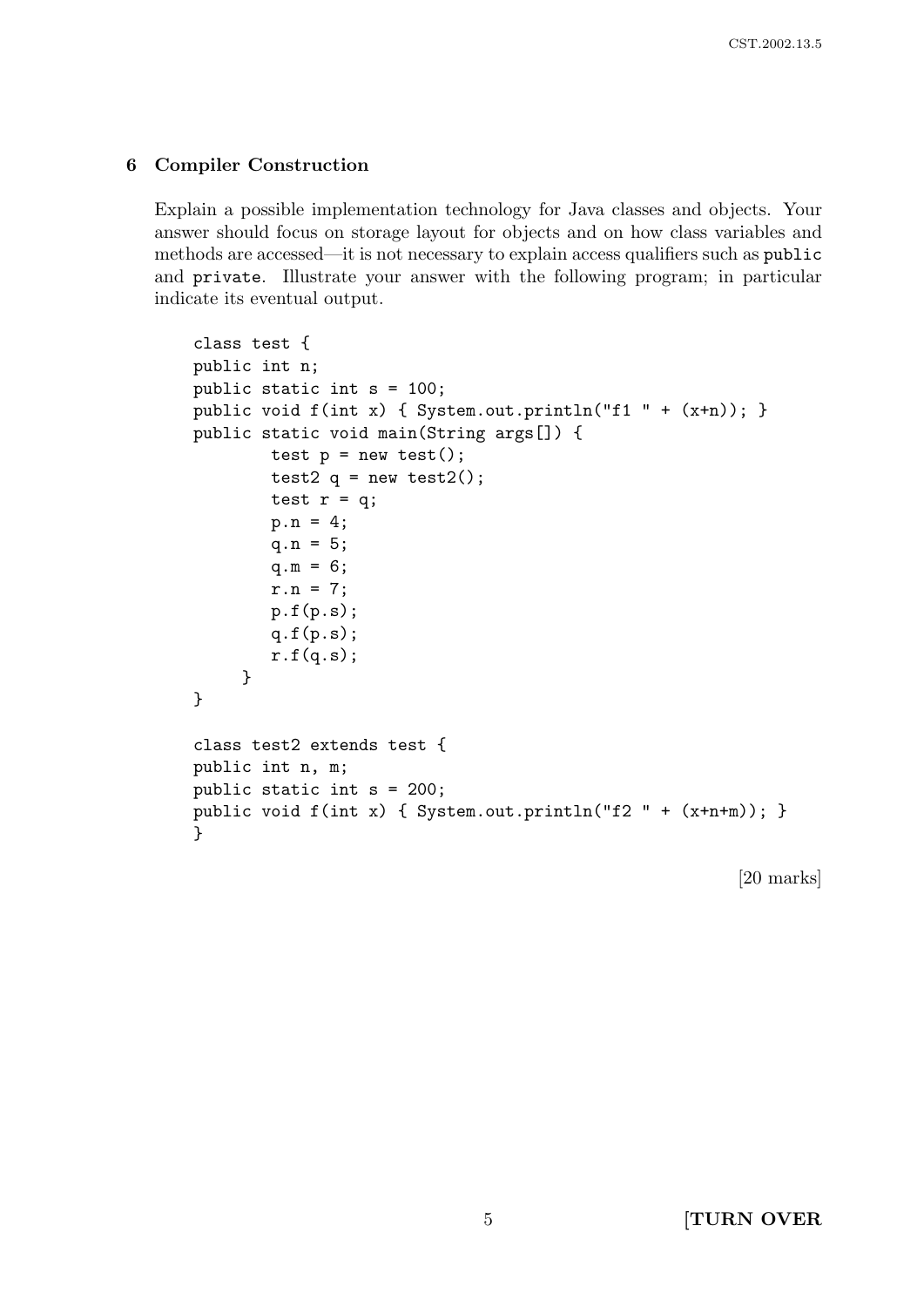#### 7 Prolog for Artificial Intelligence

A simple D-type flip-flop is represented by the Prolog predicate dff whose definition is as follows:

$$
dff(D, 0, Q, Q).
$$
  

$$
dff(D, 1, Q, D).
$$

The first argument is the input to the flip-flop, the second is the clock with 0 representing a falling edge and 1 representing a rising edge. The third and fourth arguments are the previous and next states of the flip-flop. As can be seen the state of the flip-flop changes on a rising edge of the clock.

A clocked circuit consists of three d-type flip-flops with inputs and states  $(D_1, Q_1)$ ,  $(D_2, Q_2)$  and  $(D_3, Q_3)$ . They are wired in such a way that

$$
D_1 = (Q_1 \land Q_2) \lor (\overline{Q_1} \land \overline{Q_2})
$$
  
\n
$$
D_2 = (\overline{Q_1} \land Q_3) \lor (Q_2 \land \overline{Q_3})
$$
  
\n
$$
D_3 = (Q_1 \land Q_3) \lor (\overline{Q_2} \land \overline{Q_3})
$$

(a) Using  $s(0, 1, 0, 0)$  to represent the state of the circuit, define a predicate that will compute the state after the next rising edge of the clock. You may find it helpful to define predicates to represent and, or and not gates.

[14 marks]

(b) Define a predicate testcc(N,  $s(Q1,Q2,Q3)$ , List) that will compute the list of states (List) through which the circuit passes from the given initial state  $s(Q1,Q2,Q3)$  as a result of a sequence of N rising edges of the clock. [6 marks]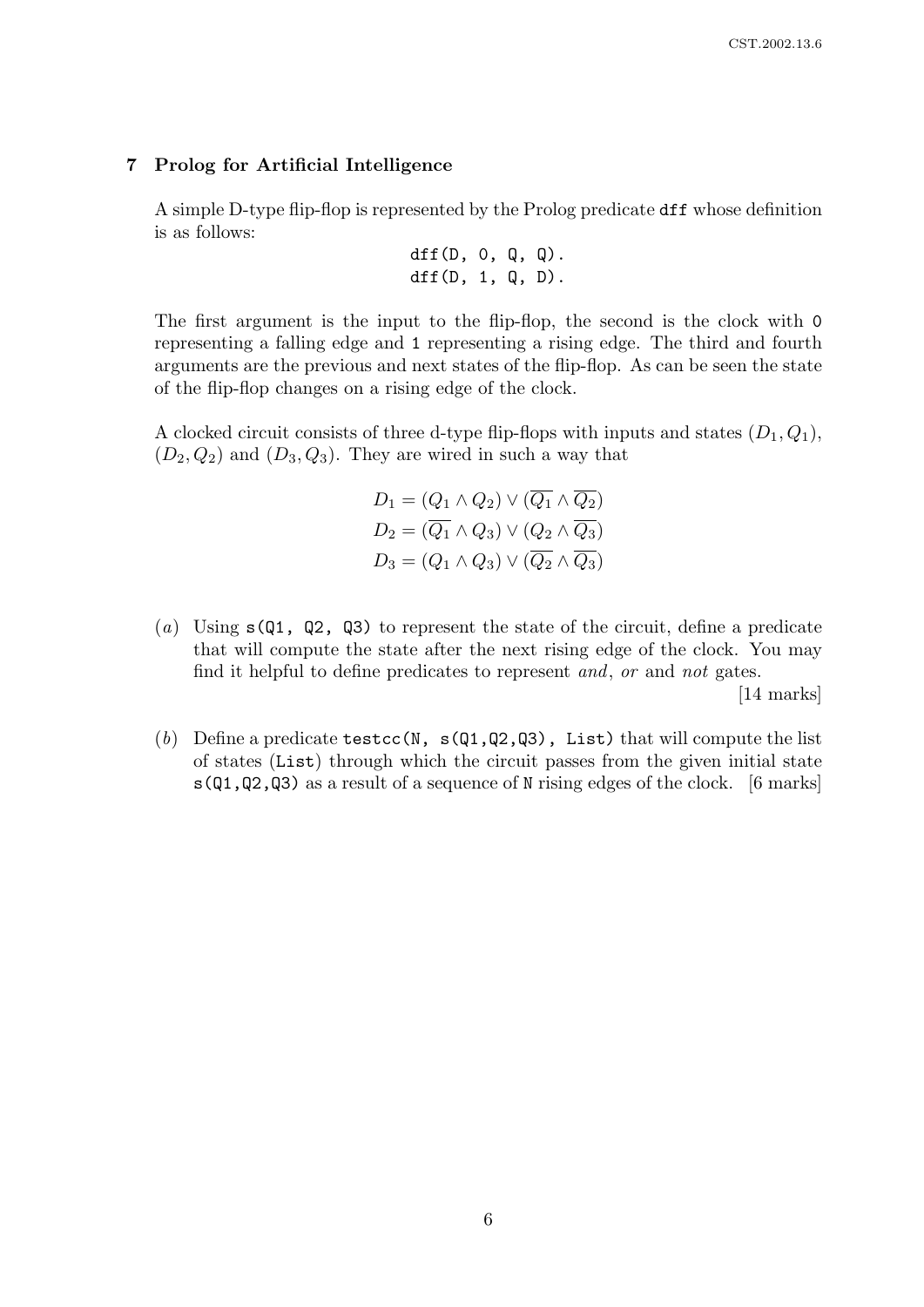## 8 Databases

|  | $(a)$ Define the operators in the (core) relational algebra. |  |  | $[6 \text{ marks}]$ |
|--|--------------------------------------------------------------|--|--|---------------------|
|--|--------------------------------------------------------------|--|--|---------------------|

- (b) The core relational algebra is often extended with other operators. For the following operators give a definition and an example of their behaviour:
	- (*i*) the full outer join operator;  $[3 \text{ marks}]$
	- $(ii)$  the aggregate and grouping operator. [5 marks]
- (c)  $X, Y$  and Z are all relations with a single attribute A. A naïve user wishes to compute the set-theoretic expression  $X \cap (Y \cup Z)$  and writes the following SQL query.

SELECT X.A FROM X,Y,Z WHERE X.A=Y.A OR X.A=Z.A

- $(i)$  Give the relational algebra term that this query would be compiled to. [2 marks]
- (*ii*) Does the SQL query satisfy the user's expectation? Justify your answer. [4 marks]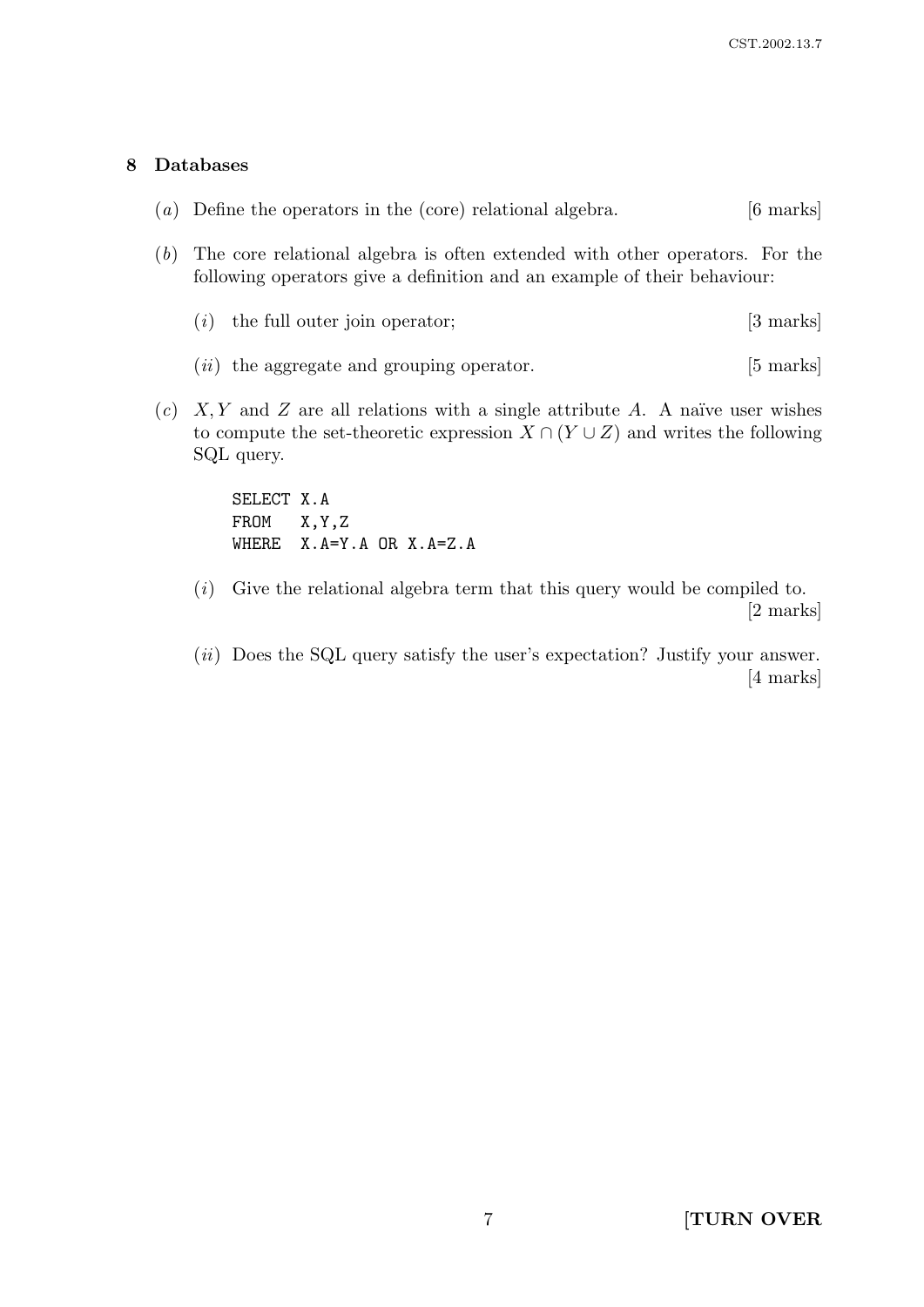#### 9 Numerical Analysis II

Consider the alternative formulae

$$
y_{n+1} = y_n + h f(x_n, y_n) + O(h^2)
$$
 (1)

$$
y_{n+1} = y_{n-1} + 2hf(x_n, y_n) + O(h^3)
$$
\n(2)

applied to the ODE

$$
y' = -5y, \quad y(0) = 1
$$

using  $h = 0.1$  in each case.

- (a) Define the terms local error and order for an ODE formula. What is the order of each of the methods  $(1)$  and  $(2)$ ? [2 marks]
- (b) Giving answers to 2 significant decimal digits of accuracy, compute the solution of the ODE for  $x_n = 0, 0.1, 0.2, \ldots, 1.0$  for each method. Tabulate your answers. The exact solutions to 2 significant digits are:

1.0, 0.61, 0.37, 0.22, 0.14, 0.082, 0.050, 0.030, 0.018, 0.011, 0.0067

Assume the exact value of  $y(0.1)$  for method (2). [7 marks]

- (c) Which method is more accurate initially and why? Explain the behaviour of each method as  $x$  increases.  $[3 \text{ marks}]$
- (d) Solve the ODE. Find a general term for  $y_n$  in method (1) and show that the absolute error in  $(1)$  will be small when n is large. Without performing any further calculations, how do you expect the absolute error in method (2) to behave when  $n$  is large? [5 marks]
- (e) Discuss briefly the suitability of formulae (1) and (2) as predictors for predictor–corrector methods in respect of *order* and *stability*. [3 marks]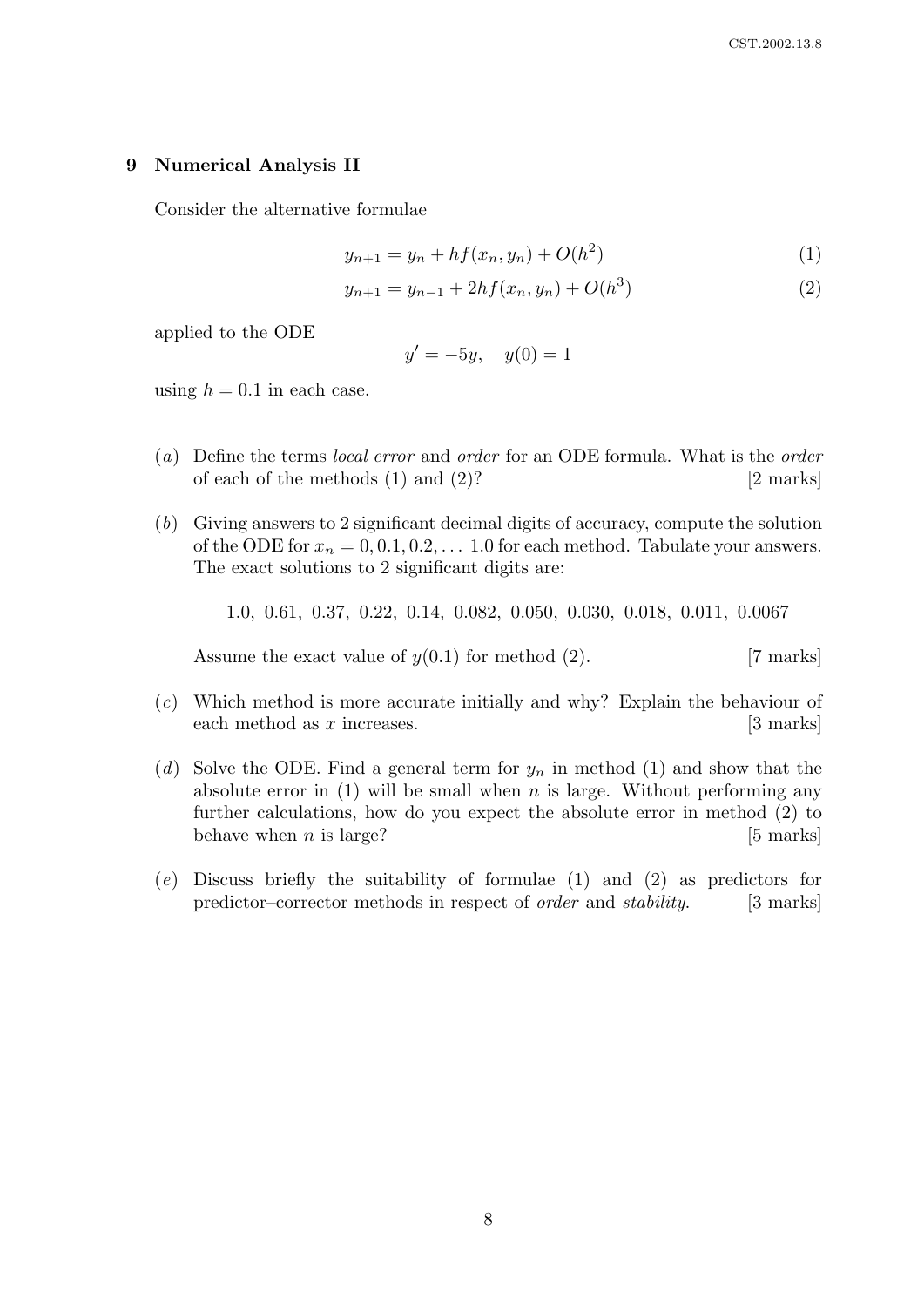#### 10 Introduction to Functional Programming

(a) Write an ML function merge of type

('a \* 'a -> bool) -> ('a list \* 'a list) -> 'a list

which takes a comparison function of type 'a  $*$  'a  $\rightarrow$  bool and gives a function for merging two lists of type 'a according to this function. [6 marks]

- (b) Use your function merge to write a curried polymorphic function mergesort which takes a comparison function  $f$  and yields a sorting function of the appropriate type. [6 marks]
- (c) Write a function sumcomp which takes two integer lists and returns the boolean value true if the sum of integers in the first list is no greater than the sum of integers in the second list and **false** otherwise. [6 marks]
- (d) What is the type of the expression merges or t sumcomp? [2 marks]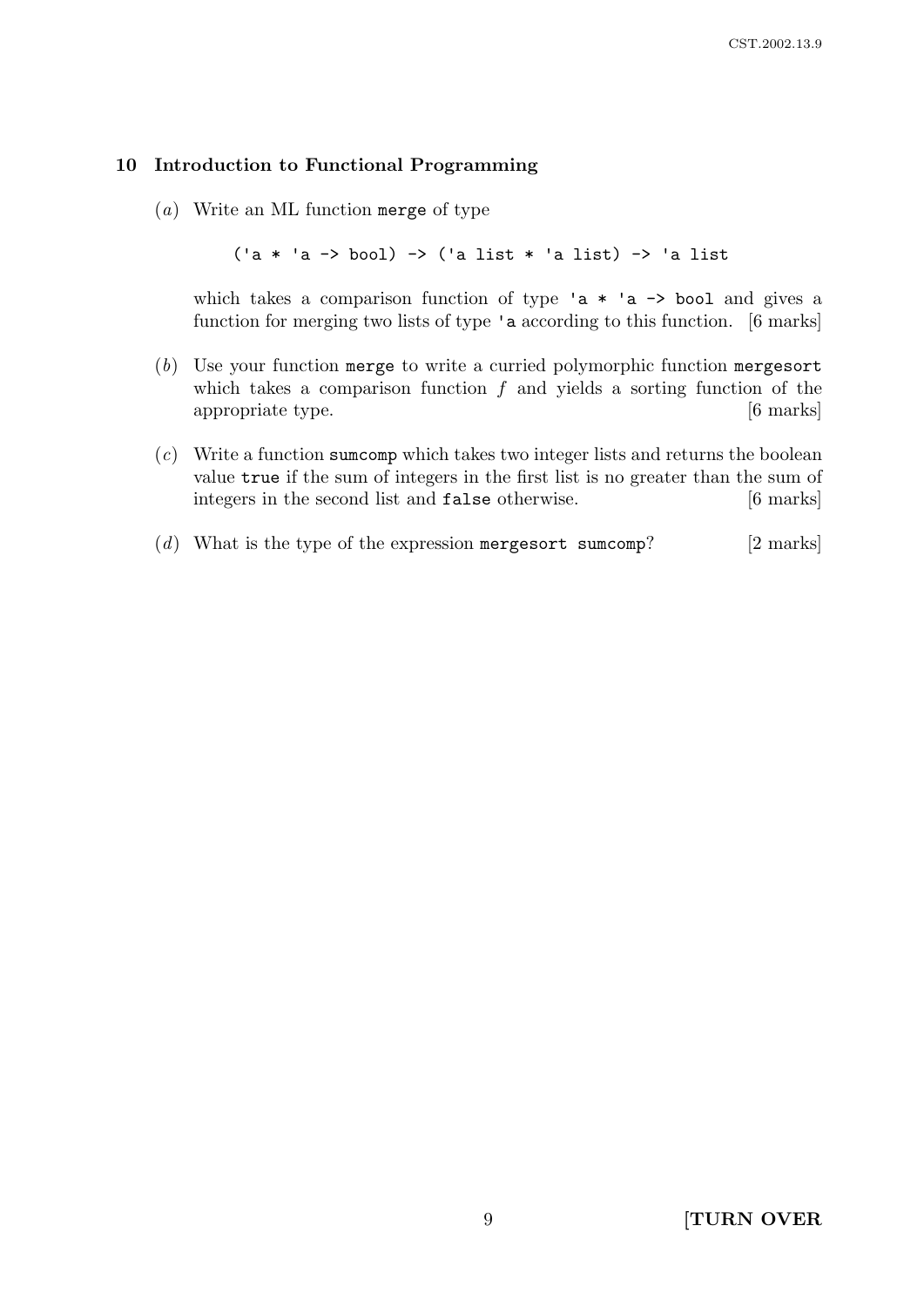#### 11 Computer Vision

- (a) Consider the "eigenfaces" approach to face recognition in computer vision.
	- $(i)$  What is the rôle of the database population of example faces upon which this algorithm depends? [4 marks]
	- (*ii*) What are the features that the algorithm extracts, and how does it compute them? How is any given face represented in terms of the existing population of faces? [4 marks]
	- (iii) What are the strengths and the weaknesses of this type of representation for human faces? What invariances, if any, does this algorithm capture over the factors of perspective angle (or pose), illumination geometry, and facial expression? [4 marks]
	- $(iv)$  Describe the relative computational complexity of this algorithm, its ability to learn over time, and its typical performance in face recognition trials. [4 marks]
- (b) What is the following block of code doing over the image array  $\text{image}[i][j]$ as it computes the resulting new image array result[i][j] ? Give the appropriate mathematical name for this operation, and describe what it accomplishes. What are some computer vision tasks that might use this block of four nested for loops?

```
for (i = 0; i < iend; i++) {
    for (j = 0; j < jend; j++) {
        sum = 0;
        for (m = 0; m < mend; m^{++}) {
            for (n = 0; n < nend; n++ ) {
                sum += kernel[m][n] * image[i-m][j-n];
            }
        }
        result[i][j] = sum/(mend*nend);}
}
```
[4 marks]